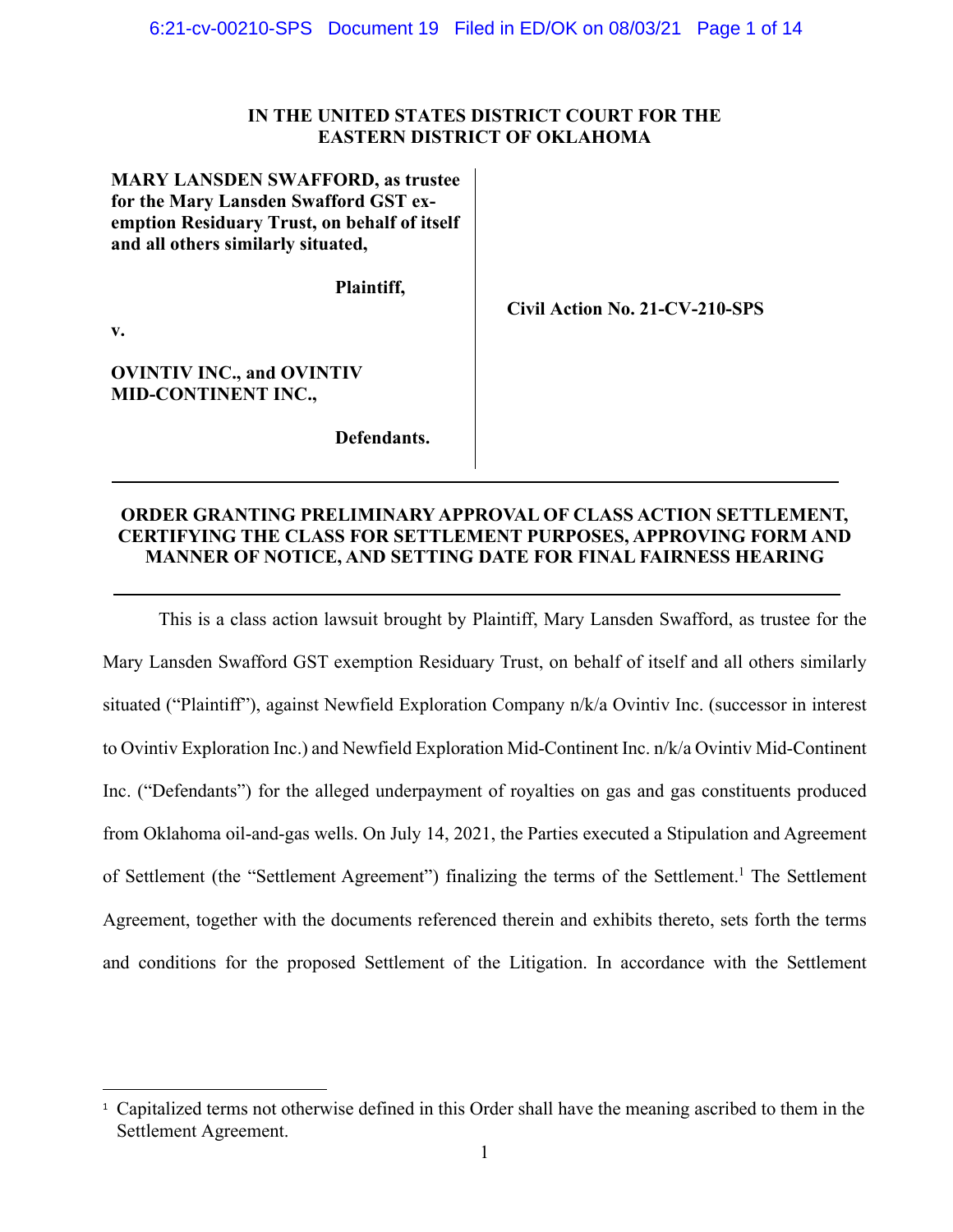# 6:21-cv-00210-SPS Document 19 Filed in ED/OK on 08/03/21 Page 2 of 14

Agreement, Plaintiff now presents the Settlement to the Court for preliminary approval under Federal Rule of Civil Procedure 23.

After reviewing the pleadings and Plaintiff's Motion to Certify the Class for Settlement Purposes, Preliminarily Approve Class Action Settlement, Approve Form and Manner of Notice, and Set Date for Final Fairness Hearing ("Motion for Preliminary Approval") and Plaintiff's Memorandum of Law in Support thereof, the Court has preliminarily considered the Settlement to determine, among other things, whether the Settlement warrants the issuance of notice to the Settlement Class. Upon reviewing the Settlement and the Motion for Preliminary Approval, it is hereby **ORDERED, AD-**

# **JUDGED AND DECREED** as follows:

1. For purposes of this Order, the Court adopts all defined terms as set forth in the Settle-

ment Agreement unless otherwise defined herein.

2. The Court finds the Settlement Class should be certified for the purposes of this Settle-

ment, as the Settlement Class meets all certification requirements of Federal Rule of Civil Procedure

23 for a settlement class.

All non-excluded persons or entities who are royalty owners in Oklahoma oil-and-gas wells where Defendants (including their affiliated predecessors and affiliated successors) are or were the operator (or a working interest owner who marketed its share of gas and directly paid royalties to the royalty owners) during the Claim Period. The Class claims relate to or arise from royalty payments for gas and its constituents (such as residue gas, natural gas liquids, helium, nitrogen, or drip condensate).

Excluded from the Settlement Class are: (1) agencies, departments or instrumentalities of the United States of America, including but not limited to the U.S. Department of the Interior (the United States, Indian tribes, and Indian allottees); (2) the State of Oklahoma or any of its agencies or departments that own royalty interests; (3) Defendants, their affiliates, predecessors, and employees, officers, and directors; (4) any publicly traded company or their affiliated entity that produces, gathers, processes, or markets gas; (5) overriding royalty owners and others whose interest was carved out from the lessee's interest; (6) royalty owners who have already filed and still have pending individual lawsuits for underpayment of royalties against Defendants at the time suit is filed herein; (7) Charles David Nutley, Danny George, Dan McClure, Kelly McClure Callant, William L. Galbreath, Verdeen L. Slatten, Jack A. Slatten, Verdeen L. Slatten Family Limited Partnership, Neva M. Dorman, Ann Ellis Boles, Fischer-Jones, LLC, B.N. Taliaferro, Jr., Jack B. Searle, Tamara D. Searle, OGI, Inc., Shepherd Royalty LLC, and their relatives or trusts; and (8) officers of the Court.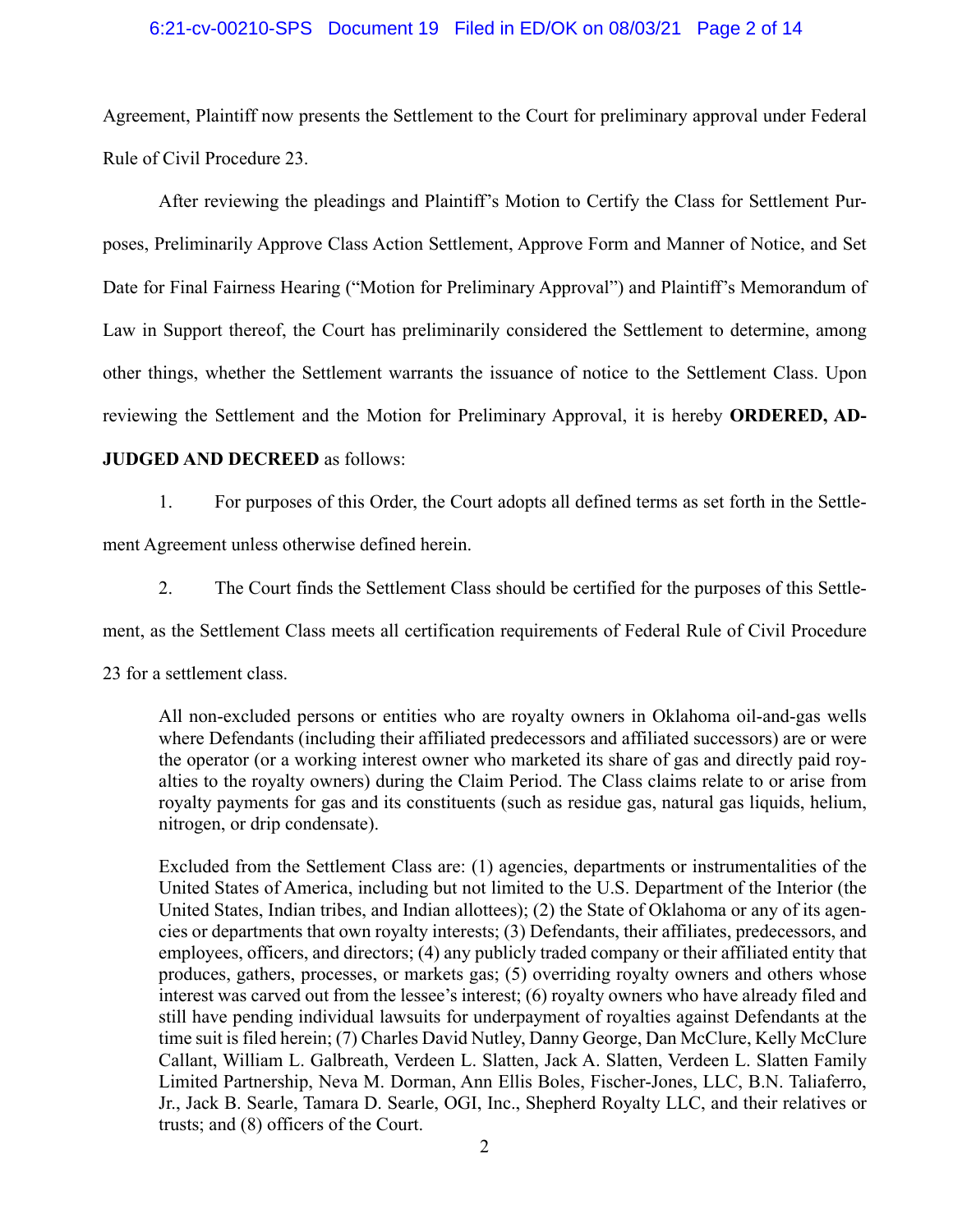# 6:21-cv-00210-SPS Document 19 Filed in ED/OK on 08/03/21 Page 3 of 14

3. The Court finds the above-defined Settlement Class satisfies all prerequisites of Federal Rule of Civil Procedure 23(a) for purposes of the proposed class settlement:

a. *Numerosity*. Plaintiff has demonstrated "[t]he class is so numerous that joinder of all members is impracticable." Fed. R. Civ. P. 23(a)(1). The Tenth Circuit has not adopted a set number as presumptively sufficient to meet this burden, and there is "no set formula to determine if the class is so numerous that it should be so certified." *Trevizo v. Adams*, 455 F.3d 1155, 1162 (10th Cir. 2006). Whether a class satisfies the numerosity requirement is "a factspecific inquiry" that district courts have "wide latitude" when determining. *In re Cox Enters., Inc.*, No. 12-ML-2048-C, 2014 U.S. Dist. LEXIS 2459, \*13 (W.D. Okla. Jan. 9, 2014) (quoting *Trevizo*, 455 F.3d at 1162). Here, the Settlement Class consists of thousands of owners. Therefore, the Court finds the numerosity prerequisite is undoubtedly met.

b. *Commonality*. Plaintiff has also demonstrated "[t]here are questions of law or fact common to the class." Fed. R. Civ. P. 23(a)(2).

c. *Typicality*. Plaintiff has also shown "[t]he claims or defenses of the representative parties are typical of the claims or defenses of the class." Fed. R. Civ. P. 23(a)(3).

d. *Adequacy*. Plaintiff and Plaintiff's Counsel have demonstrated "[t]he representative parties will fairly and adequately protect the interests of the class." Fed. R. Civ. P. 23(a)(4).

In addition, because the Court finds Plaintiff and Plaintiff's Counsel to be adequate representatives of the Settlement Class, the Court hereby appoints Plaintiff as Class Representative; Plaintiff's Counsel, Reagan E. Bradford and Ryan K. Wilson of Bradford & Wilson PLLC as Co-Lead Class Counsel.

4. The Court also finds the requirements of Federal Rule of Civil Procedure 23(b)(3) are met: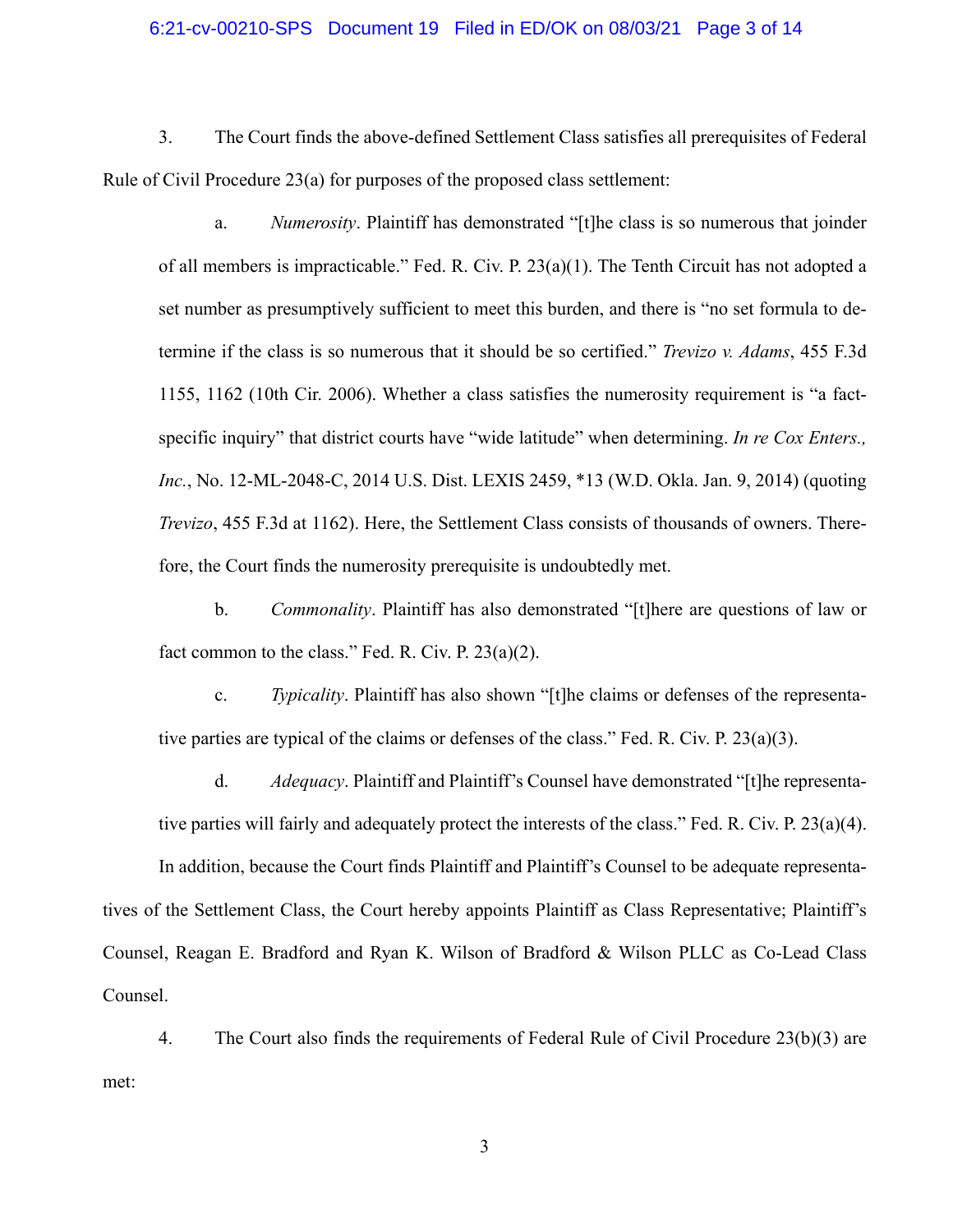# 6:21-cv-00210-SPS Document 19 Filed in ED/OK on 08/03/21 Page 4 of 14

a. *Predominance*. Class Representative has shown "questions of law or fact common to the members of the class predominate over any questions affecting only individual members." Fed. R. Civ. P. 23(b)(3).

b. *Superiority*. Class Representative has also established "that a class action is superior to other available methods for the fair and efficient adjudication of the controversy." Fed. R. Civ. P. 23(b)(3).

In sum, the Court finds all prerequisites and requirements of Federal Rule of Civil Procedure 23(a)-(b) are satisfied, and the Settlement Class is hereby certified for the purposes of this Settlement. The Settlement Class is certified for settlement purposes only. In determining whether the requirements of Rule 23 have been satisfied for purposes of certifying the above class for settlement purposes, the Court has taken into account the fact of settlement and its impact upon the factors required for certification of the Settlement Class. Among other impacts of settlement, the Court need not inquire whether the case, if tried, would present intractable case management problems, as the result of settlement is that there will be no trial. Because this case has been settled at this stage of the proceedings, the Court does not reach, and makes no ruling either way, as to the issue of whether the Settlement Class certified by agreement here for settlement purposes could have ever been certified in this case as a class for litigation purposes.

5. The Court preliminarily finds: (a) the proposed Settlement resulted from extensive arm's-length negotiations; (b) the proposed Settlement was agreed to only after Class Counsel had conducted legal research and discovery regarding the strengths and weakness of Class Representative's and the Settlement Class' claims; (c) Class Representative and Class Counsel have concluded that the proposed Settlement is fair, reasonable, and adequate; and (d) the proposed Settlement is sufficiently fair, reasonable, and adequate to warrant sending notice of the proposed Settlement to the Settlement Class.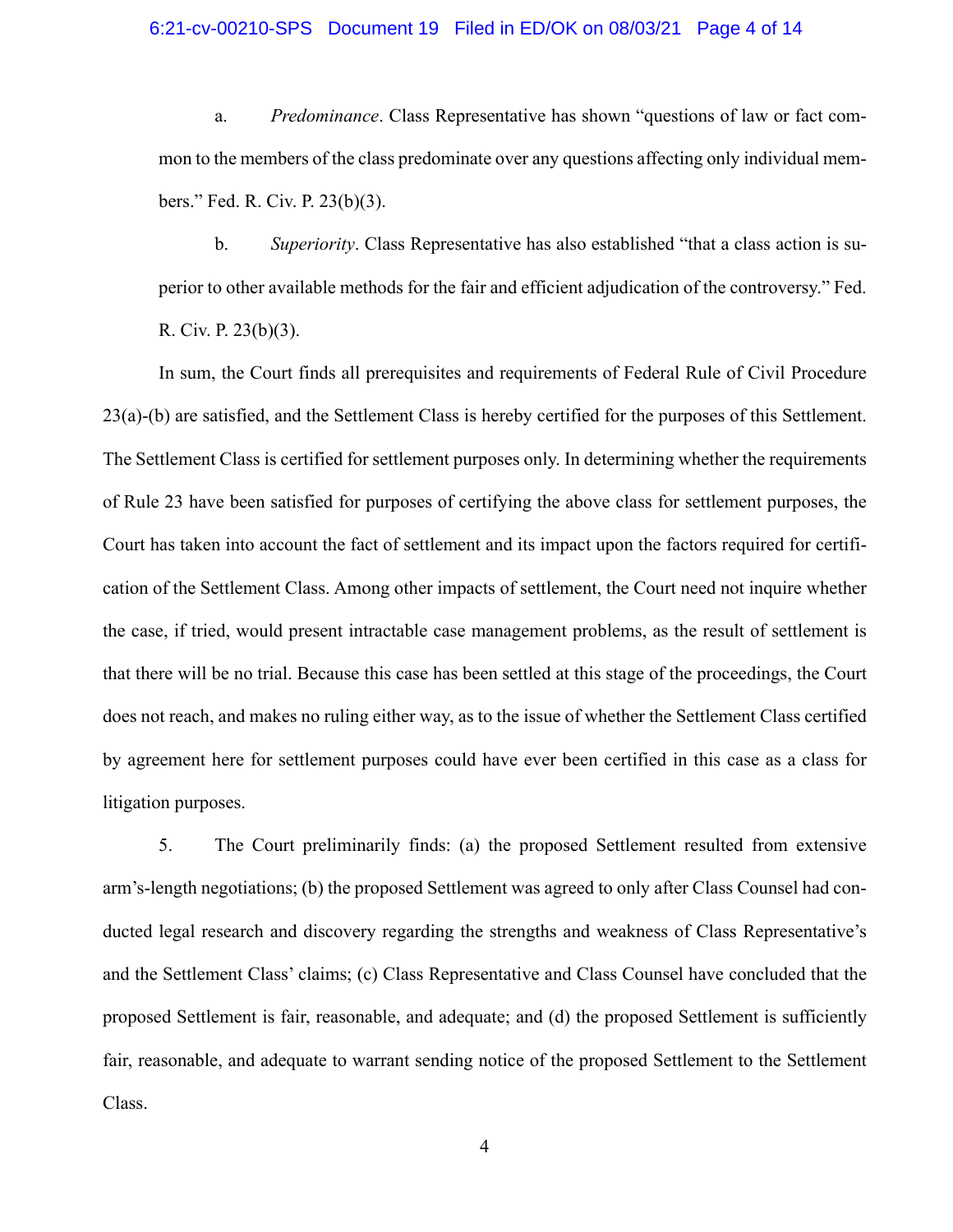# 6:21-cv-00210-SPS Document 19 Filed in ED/OK on 08/03/21 Page 5 of 14

6. Having considered the essential terms of the Settlement under the recognized standards for preliminary approval as set forth in the relevant jurisprudence, the Court preliminarily approves the Settlement, subject to the right of any member of the Settlement Class to challenge the fairness, reasonableness, and adequacy of any part of the Settlement, Settlement Agreement, Allocation Methodology, or proposed Plan of Allocation or Final Plan of Allocation (or any other Plan of Allocation), and to show cause, if any exists, why a final Judgment dismissing the Litigation based on the Settlement Agreement should not be ordered after adequate notice to the Settlement Class has been given in conformity with this Order. As such, the Court finds that those Class Members whose claims would be settled, compromised, dismissed, and released pursuant to the Settlement should be given notice and an opportunity to be heard regarding final approval of the Settlement and other matters.

7. The Court further preliminarily approves the form and content of the proposed Notice and Summary Notice, which are attached to the Settlement Agreement as Exhibits 3 and 4, and finds the Notice and Summary Notice are the best notice practicable under the circumstances, constitute due and sufficient notice to all persons and entities entitled to receive such notice, and fully satisfy the requirements of applicable laws, including due process and Federal Rule of Civil Procedure 23. The Court finds the form and content of the Notice and Summary Notice fairly and adequately: (a) describe the terms and effect of the Settlement; (b) notify the Settlement Class of the time and place of the Final Fairness Hearing; (c) describe the options for requesting exclusion from the Settlement or objecting to the Settlement or any part thereof; and (d) direct potential Class Members to where they may obtain more detailed information about the Settlement.

8. The Court also preliminarily approves the proposed manner of communicating the Notice and Summary Notice to the Settlement Class, as set out below, and finds it is the best notice practicable under the circumstances, constitutes due and sufficient notice to all persons and entities entitled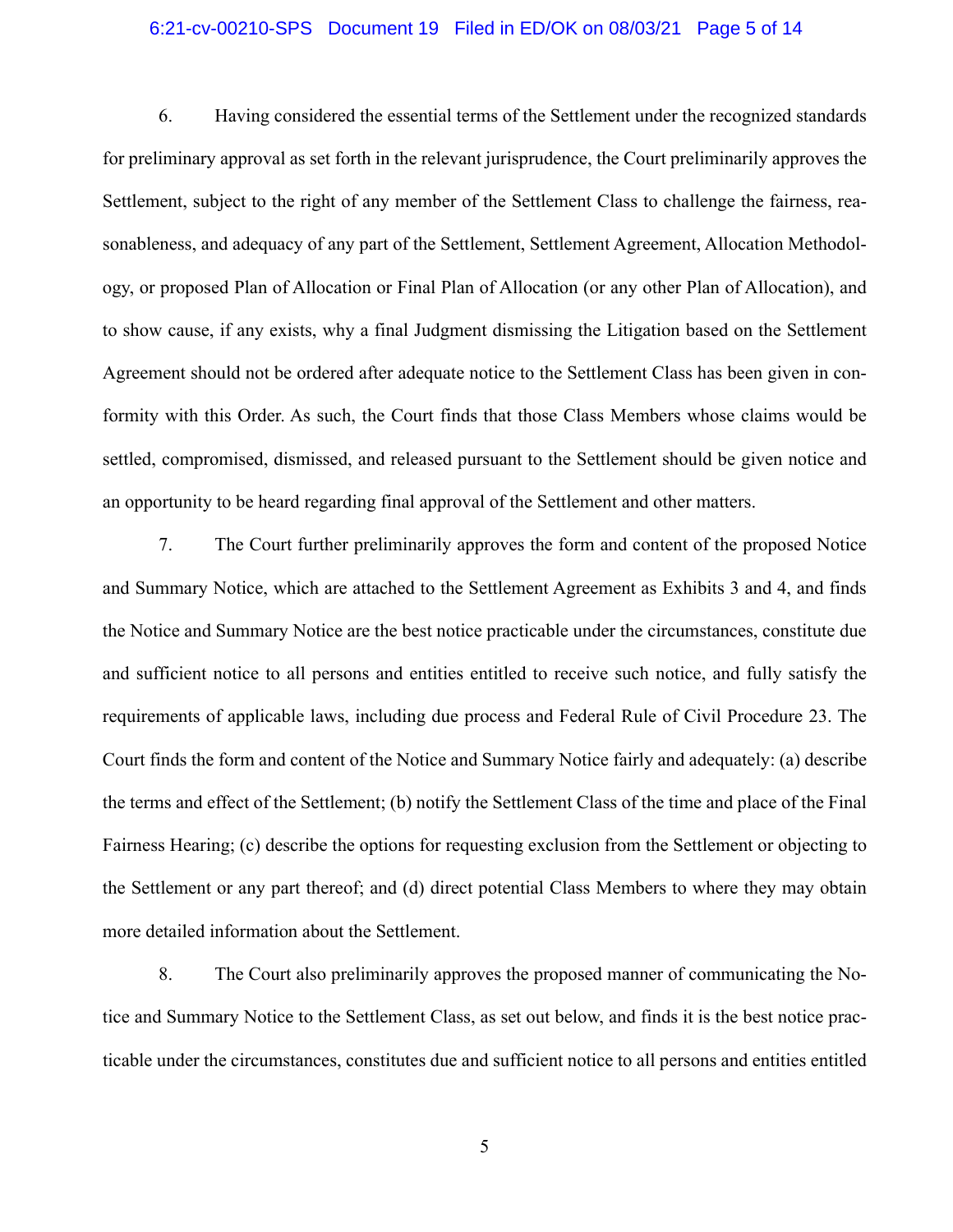#### 6:21-cv-00210-SPS Document 19 Filed in ED/OK on 08/03/21 Page 6 of 14

to receive such notice, and fully satisfies the requirements of applicable Constitutional standards and other applicable laws, including due process and Federal Rule of Civil Procedure 23:

a. No later than September 10, 2021, the Settlement Administrator will mail (or cause to be mailed) the Notice by first class mail to all potential Class Members who have been identified after reasonable efforts to do so. The Notice will be mailed to potential Class Members using the payment history data described in paragraph 3.3 of the Settlement Agreement, the last-known addresses for each payee, and any updated addresses found by the Settlement Administrator. The Settlement Administrator will also publish the Summary Notice as described below. It is not reasonable or economically practical for the Parties to do more to determine the names and addresses of Class Members.

b. No later than September 10, 2021, or at such time as is ordered by the Court, the Settlement Administrator also shall publish (or cause to be published) the Summary Notice one time in each of the following newspapers: (a) *The Oklahoman*, a paper of general circulation in Oklahoma; and (b) the *Tulsa World*, a paper of general circulation in Oklahoma.

c. Within ten (10) days after mailing the first notice and continuing through the Final Fairness Hearing, the Settlement Administrator will also display (or cause to be displayed) on an Internet website dedicated to this Settlement the following documents: (i) the Summary Notice, (ii) the Operative Complaint, (iii) the Settlement Agreement, (iv) this Order, (v) the Notice and (vi) other publicly filed documents related to the Settlement.

d. Upon request from a Class Member, the Settlement Administrator will directly mail a copy of the Notice to the Class Member.

e. The Gross Settlement Fund shall bear any Administration, Notice, and Distribution Costs.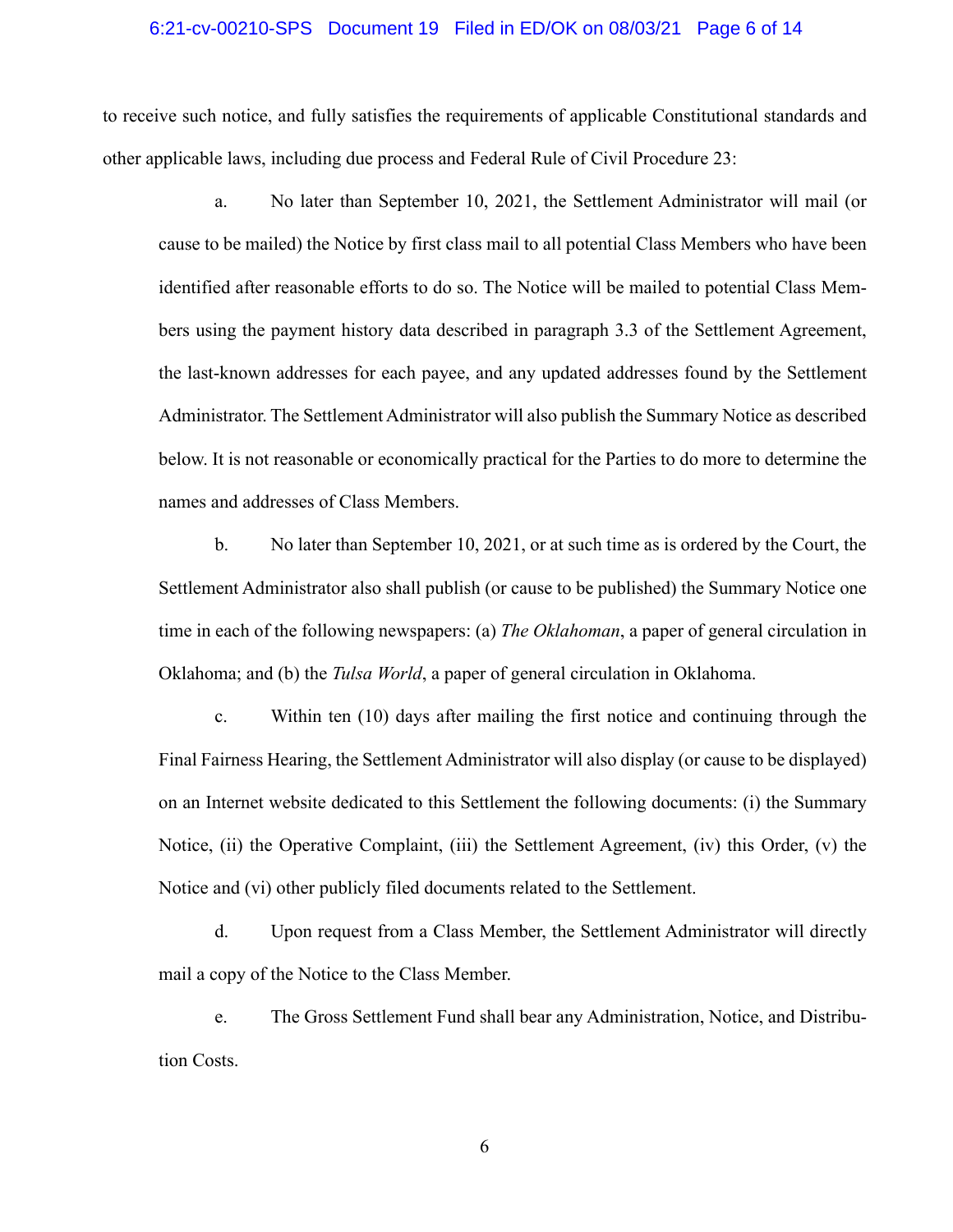## 6:21-cv-00210-SPS Document 19 Filed in ED/OK on 08/03/21 Page 7 of 14

9. Class Counsel is authorized to act on behalf of the Settlement Class with respect to all acts required by, or which may be given pursuant to, the Settlement Agreement, or such other acts that are reasonably necessary to consummate the proposed Settlement set forth in the Settlement Agreement.

10. The Court appoints JND Legal Administration to act as Settlement Administrator and perform the associated responsibilities set forth in the Settlement Agreement. The Settlement Administrator will receive and process any Requests for Exclusion and, if the Settlement is finally approved by the Court, will supervise and administer the Settlement in accordance with the Settlement Agreement, the Judgment, and the Court's Plan of Allocation order(s) authorizing distribution of the Net Settlement Fund to Class Members. The Parties and their Counsel shall not be liable for any act or omission of the Settlement Administrator.

11. The Court appoints Signature Bank as the Escrow Agent. The Escrow Agent is authorized and directed to act in accordance with the Settlement Agreement, Supplemental Agreement, and Escrow Agreement. Except as set forth in paragraph 6.21 of the Settlement Agreement, the Parties and their Counsel shall not be liable for any act or omission of the Escrow Agent or loss for the funds in the Escrow Account.

12. Pursuant to Federal Rule of Civil Procedure 23(e), a Final Fairness Hearing shall be held on November 3, 2021 at 2:00pm in the United States District Court for the Eastern District of Oklahoma, the Honorable Steven P. Shreder, presiding, to, among other related matters:

a. determine whether the Settlement should be approved by the Court as fair, reasonable, and adequate and in the best interests of the Settlement Class;

b. determine whether the notice method utilized: (i) constituted the best practicable notice under the circumstances and applicable legal standards; (ii) constituted notice reasonably calculated, under the circumstances, to apprise Class Members of the pendency of the Litigation, the Settlement, their right to exclude themselves from the Settlement, their right to object to the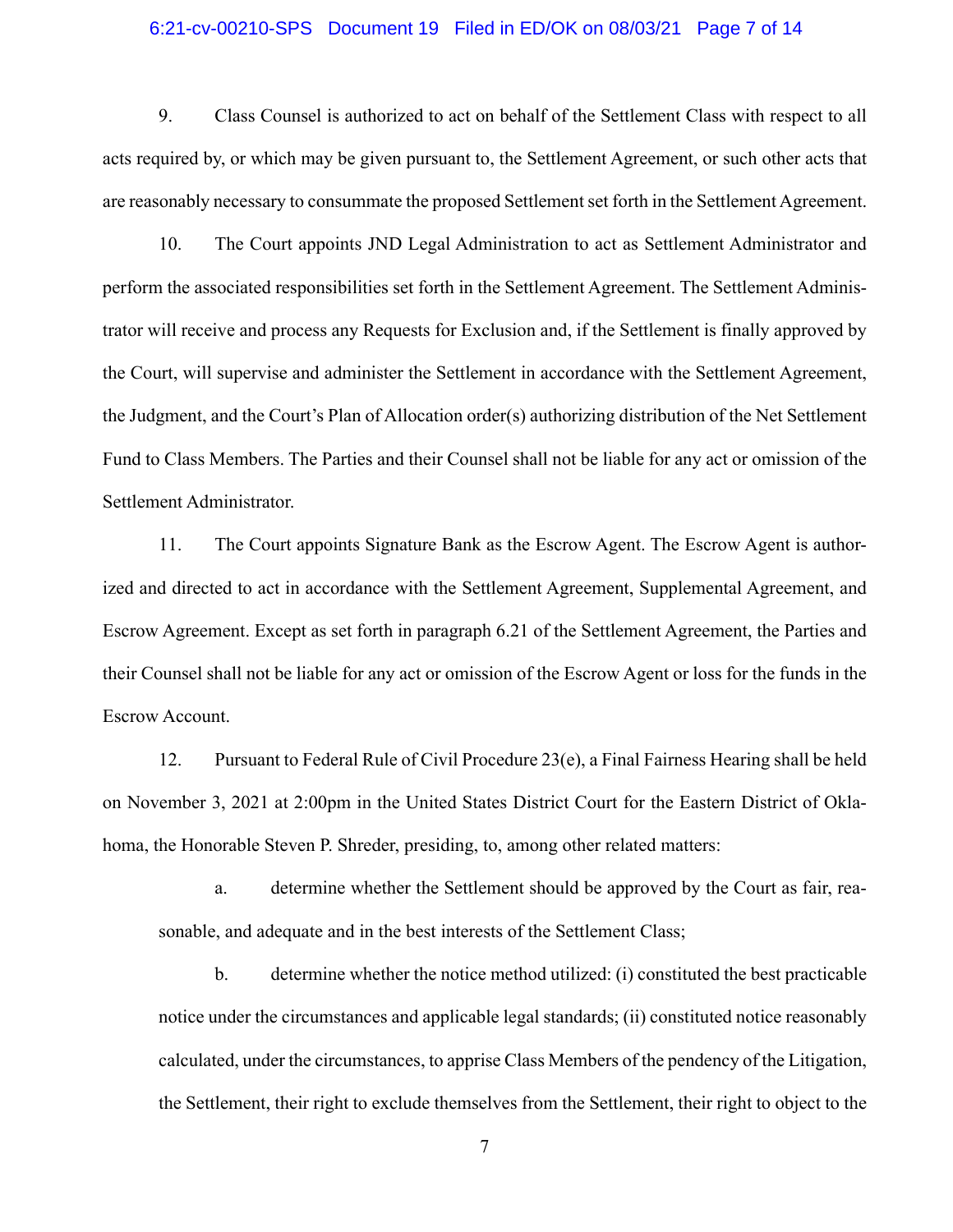#### 6:21-cv-00210-SPS Document 19 Filed in ED/OK on 08/03/21 Page 8 of 14

Settlement, and their right to appear at the Final Fairness Hearing; (iii) was reasonable and constituted due, adequate, and sufficient notice to all persons and entities entitled to such notice; and (iv) met applicable Constitutional standards and all applicable requirements of the Federal Rules of Civil Procedure and any other applicable law;

c. determine whether a final Judgment should be entered pursuant to the Settlement Agreement, *inter alia*, dismissing the Litigation against Defendants with prejudice and extinguishing, releasing, and barring all Released Claims against all Released Parties in accordance with the Settlement Agreement, and making the other findings and rulings provided therein, all in accordance with the Settlement Agreement;

d. determine the proper method of allocation and distribution of the Net Settlement Fund among participating Class Members who are not excluded from the Settlement Class by virtue of a timely and properly submitted Request for Exclusion or other order of the Court;

e. determine whether the applications for Plaintiff's Attorneys' Fees, reimbursement for Litigation Expenses and Administration, Notice, and Distribution Costs, and a Case Contribution Award to Class Representative are fair and reasonable and should be approved; and

f. rule on such other matters as the Court may deem appropriate.

13. The Court reserves the right to adjourn, continue, and reconvene the Final Fairness Hearing, or any aspect thereof, including the consideration for the application for Plaintiff's Attorneys' Fees and reimbursement of Litigation Expenses, without further notice to the Settlement Class. The Settlement Administrator will update the website maintained pursuant to paragraph 8(c) of this Order to reflect the current information about the date and time for the Final Fairness Hearing.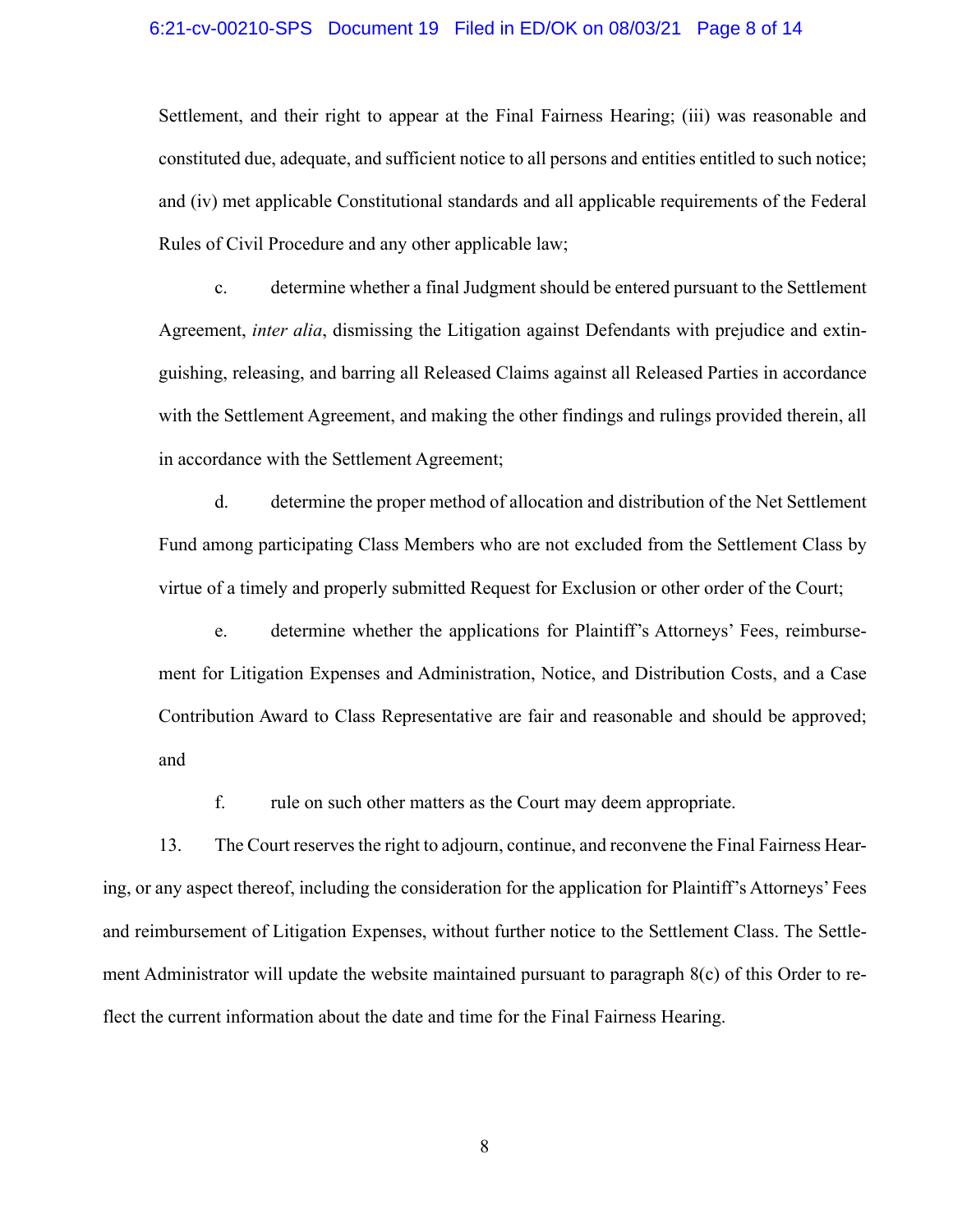# 6:21-cv-00210-SPS Document 19 Filed in ED/OK on 08/03/21 Page 9 of 14

14. The Court reserves the right to continue the Final Fairness Hearing to a later date than the date provided for in the formal notices to the Settlement Class, and to approve the Settlement at or after the Final Fairness Hearing without further notice to the Settlement Class.

15. Class Members wishing to exclude themselves from the Settlement Class pursuant to Federal Rule of Civil Procedure  $23(e)(4)$  must submit to the Settlement Administrator a valid and timely Request for Exclusion. Requests for Exclusion must include: (i) the Class Member's name, address, telephone number, and notarized signature; (ii) a statement that the Class Member wishes to be excluded from the Settlement Class in *Swafford v. Ovintiv Inc.*; and (iii) a description of the Class Member's interest in any wells for which it has received payments from Defendants, including the name, well number, county in which the well is located, and the owner identification number. Requests for Exclusion must be served on the Settlement Administrator, Defendants' Counsel, and Plaintiff's Counsel by certified mail, return receipt requested and received no later than 5 p.m. CDT on October 20, 2021. Requests for Exclusion must be mailed as follows:

# **Settlement Administrator:**

Swafford-Ovintiv c/o JND Legal Administration, Settlement Administrator P.O. Box 91308 Seattle, WA 98111

#### **Plaintiff's Counsel:**

Reagan E. Bradford Ryan K. Wilson Bradford & Wilson PLLC 431 W. Main Street, Suite D Oklahoma City, OK 73102

# **Defendants' Counsel:**

Craig L. Stahl Haynes and Boone, LLP 10001 Woodloch Forest Dr., Suite 200 The Woodlands, Texas 77380

Michelle P. Scheffler Haynes and Boone, LLP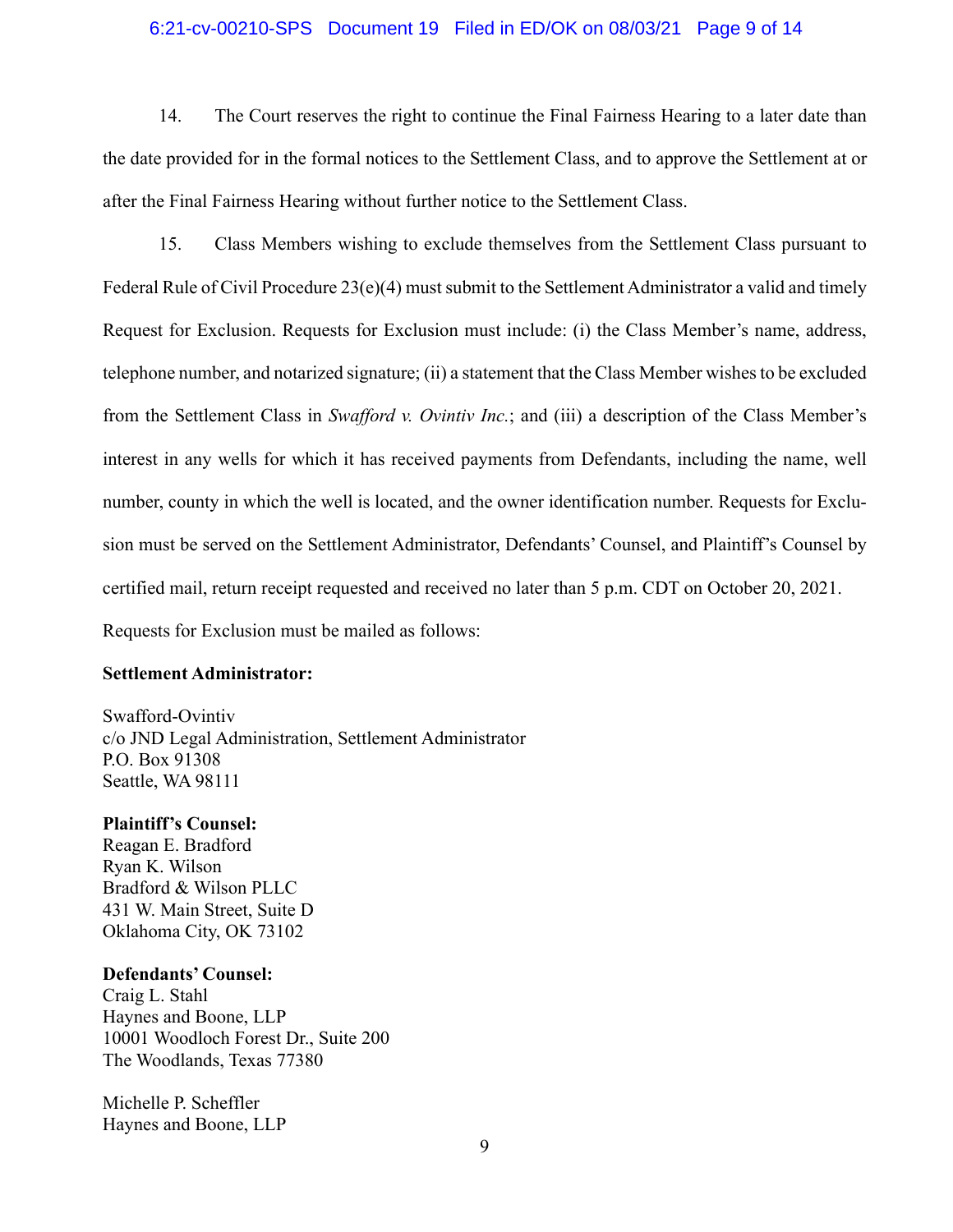# 6:21-cv-00210-SPS Document 19 Filed in ED/OK on 08/03/21 Page 10 of 14

1221 McKinney Street, Suite 4000 Houston, Texas 77010

Requests for Exclusion may not be submitted through the website or by telephone, facsimile, or email. Any Class Member that has not timely and properly submitted a Request for Exclusion shall be included in the Settlement and shall be bound by the terms of the Settlement Agreement in the event it is finally approved by the Court.

16. Any participating Class Member who wishes to object to the fairness, reasonableness, or adequacy of the Settlement, any term of the Settlement, the Allocation Methodology, the Initial Plan of Allocation, the request for Plaintiff's Attorneys' Fees and Litigation Expenses and Administration, Notice, and Distribution Costs, or the request for a Case Contribution Award to Class Representative may file an objection. An objector must file with the Court and serve upon Plaintiff's Counsel and Defendants' Counsel a written objection containing the following: (a) a heading referring to *Swafford v. Ovintiv Inc.*; (b) a statement as to whether the objector intends to appear at the Final Fairness Hearing, either in person or through counsel, and, if through counsel, identifying counsel by name, address and telephone number; (c) a detailed statement of the specific legal and factual basis for each and every objection; (d) a list of any witnesses the objector wishes to call at the Final Fairness Hearing, together with a brief summary of each witness's expected testimony (to the extent the objector desires to offer expert testimony and/or an expert report, any such evidence must fully comply with the Federal Rules of Civil Procedure, Federal Rules of Evidence, and the Local Rules of the Court); (e) a list of and copies of any exhibits the objector may seek to use at the Final Fairness Hearing; (f) a list of any legal authority the objector may present at the Final Fairness Hearing; (g) the objector's name, current address, current telephone number, and all owner identification numbers with Defendant; (h) the objector's signature executed before a Notary Public; (i) identification of the objector's interest in wells from which the objector has received payments by or on behalf of Defendants (by well name, payee well number, and county in which the well is located) during the Claim Period and identification of such payments by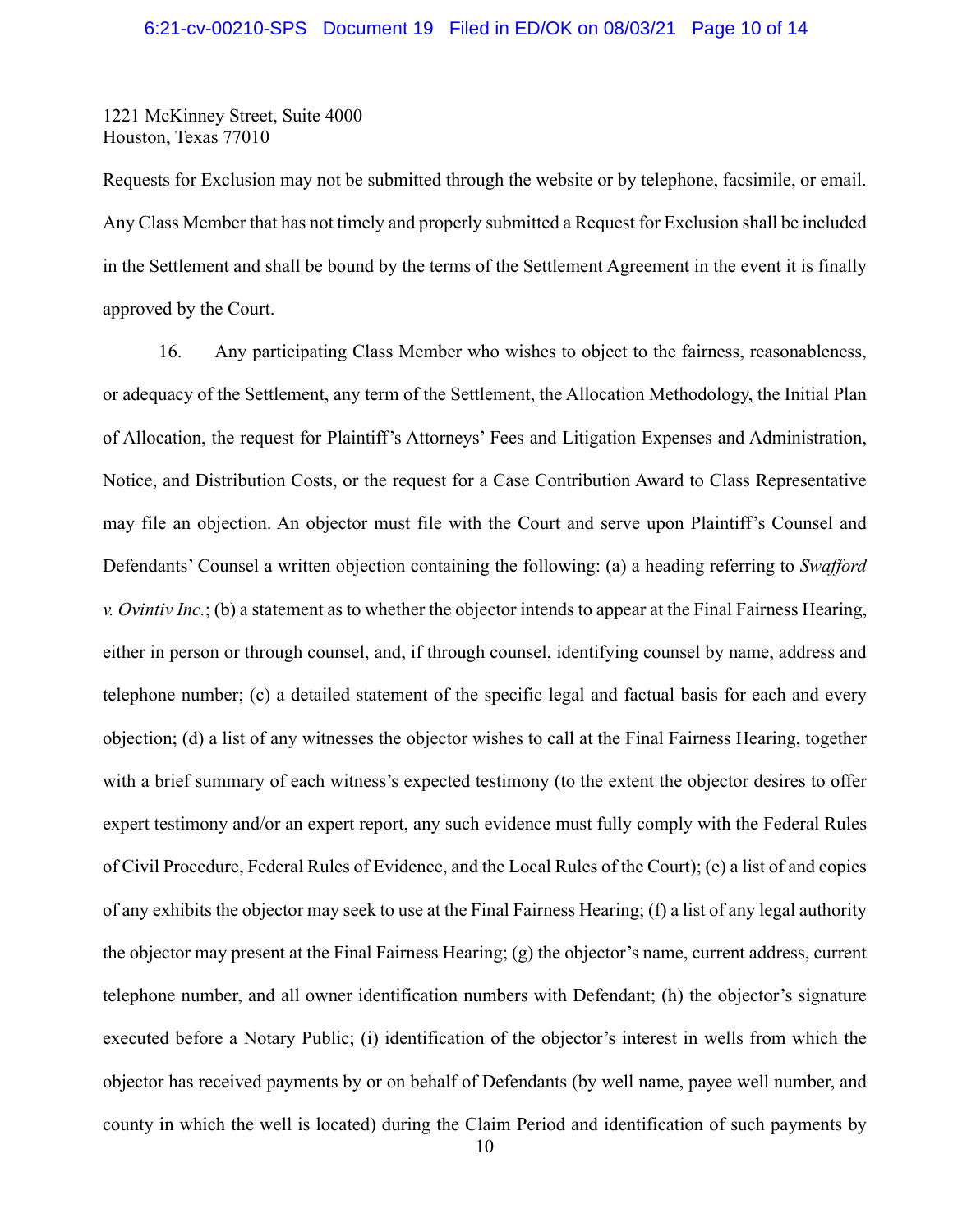# 6:21-cv-00210-SPS Document 19 Filed in ED/OK on 08/03/21 Page 11 of 14

date of payment, date of production, and amount; and (j) if the objector is objecting to any portion of the Plaintiff's Attorneys' Fees or Litigation Expenses or Administration, Notice, and Distribution Costs sought by Plaintiff's Counsel on the basis that the amounts requested are unreasonably high, the objector must specifically state the portion of Plaintiff's Attorneys' Fees and/or Litigation Expenses and/or Administration, Notice, and Distribution Costs he/she believes is fair and reasonable and the portion that is not. Such written objections must be filed with the Court and served on Plaintiff's Counsel and Defendants' Counsel, via certified mail return receipt requested, and received no later than 5 p.m. CDT on October 20, 2021 at the addresses set forth in paragraph 15 above.

Any Class Member who fails to timely file and serve such written statement and provide the required information will not be permitted to present any objections at the Final Fairness Hearing and such failure will render any such attempted objection untimely and of no effect. All presentations of objections will be further limited by the information listed. Either or both Party's counsel may file any reply or response to any objections no later than October 27, 2021. The procedures set forth in this paragraph do not supplant, but are in addition to, any procedures required by the Federal Rules of Civil Procedure.

17. Any objector who timely files and serves a valid written objection in accordance with the above paragraph may also appear at the Final Fairness Hearing, either in person or through qualified counsel retained at the objector's expense. Objectors or their attorneys intending to present any objection at the Final Fairness Hearing must comply with the Local Rules of this Court in addition to the requirements set forth in paragraph 16 above.

18. No later than 5:00 p.m. CDT on October 6, 2021, if the Settlement has not been terminated pursuant to the Settlement Agreement, Plaintiff's Counsel and Plaintiff shall move for: (a) final approval of the Settlement pursuant to Federal Rule of Civil Procedure 23(e); (b) entry of a Judgment in substantially the same form as Exhibit 2 to the Settlement Agreement; (c) final approval of the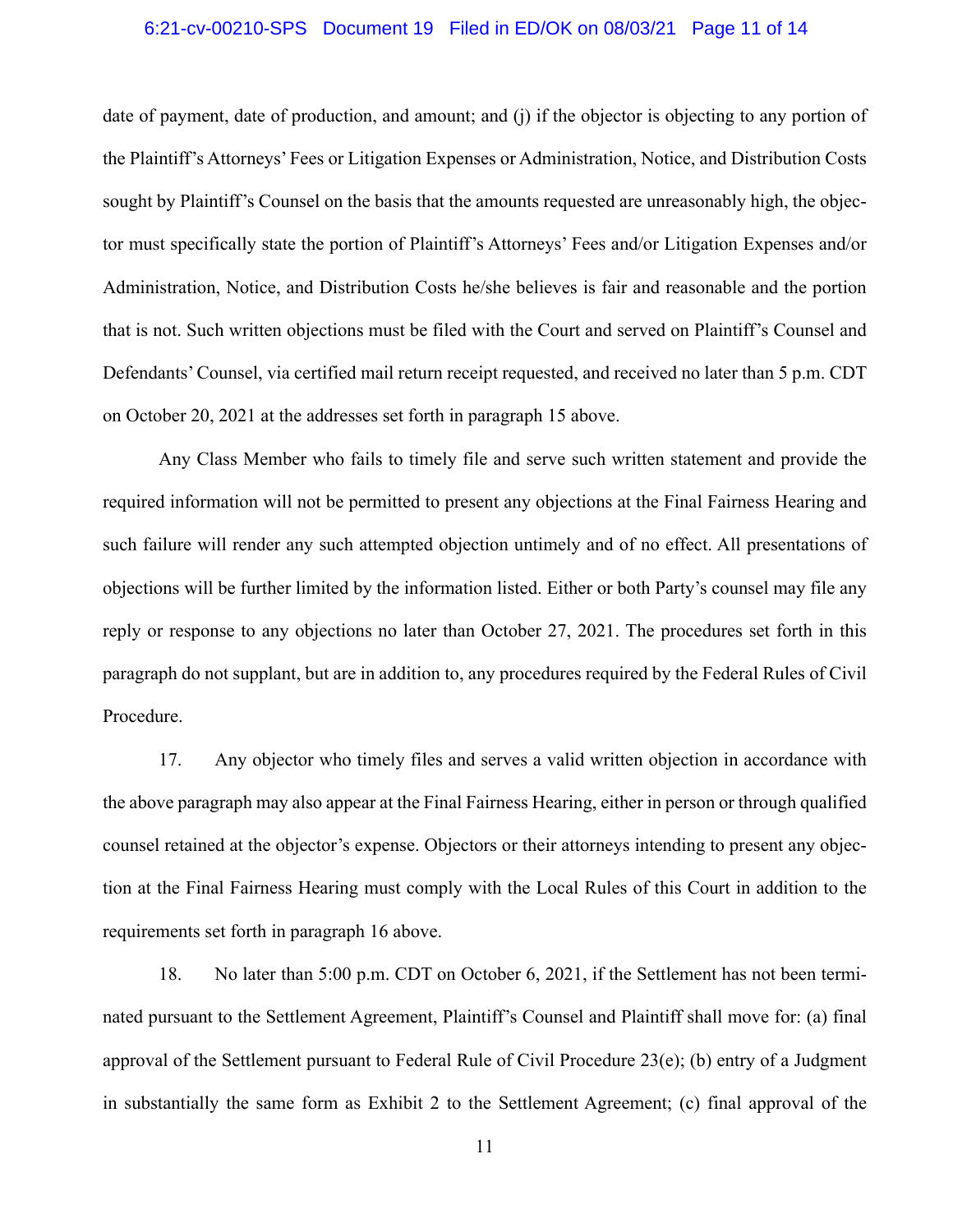# 6:21-cv-00210-SPS Document 19 Filed in ED/OK on 08/03/21 Page 12 of 14

Allocation Methodology and Initial Plan of Allocation; and (d) Plaintiff's Attorneys' Fees, reimbursement of Litigation Expenses and Administration, Notice, and Distribution Costs, and/or a Case Contribution Award.

19. If the Settlement is not approved by the Court, is terminated in accordance with the terms of the Settlement Agreement, or a Judgment approving it is entered that does not become Final and Non-Appealable for any reason whatsoever, the Settlement, Settlement Agreement, and any actions to be taken in connection therewith (including this Order and any Judgment entered herein), shall be terminated and become void and of no further force and effect as described in the Settlement Agreement (including, but not limited to paragraph 9.2 of the Settlement Agreement). Any obligations or provisions relating to the refund of Plaintiff's Attorney's Fees, Litigation Expenses, and the Gross Settlement Amount; the payment of Administration, Notice, and Distribution Costs already incurred; and any other obligation or provision in the Settlement Agreement that expressly pertains to the termination of the Settlement or events to occur after the termination, shall survive termination of the Settlement Agreement and Settlement.

20. All proceedings in the Litigation, other than such proceedings as may be necessary to carry out the terms and conditions of the Settlement, are hereby stayed and suspended until further order of this Court. Pending final approval of the Settlement, Class Representative and all Class Members are barred, enjoined, and restrained from commencing, prosecuting, continuing, or asserting in any forum, either directly or indirectly, on their own behalf or on the behalf of any other person or class, any Released Claim against Released Parties.

21. Entering into or carrying out the Settlement Agreement, and any negotiations or proceedings related thereto, is not, and shall not be construed as, or deemed to be evidence of, an admission or concession by any of the Parties to the Settlement Agreement and shall not be offered or received in evidence in any action or proceeding by or against any Party in any court, administrative agency, or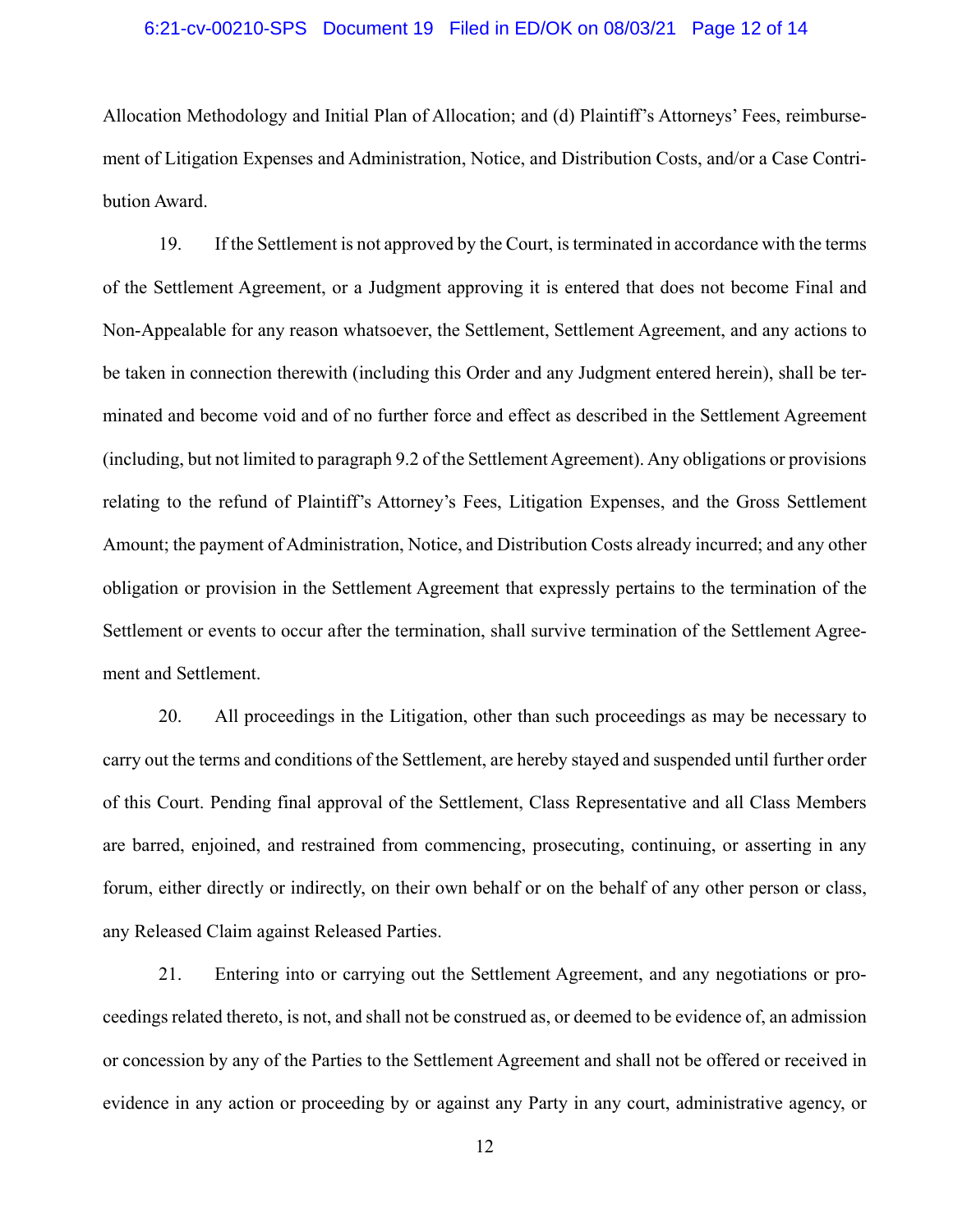## 6:21-cv-00210-SPS Document 19 Filed in ED/OK on 08/03/21 Page 13 of 14

other tribunal for any purpose whatsoever other than to enforce the provisions of the Settlement between Defendants and any Class Member(s), the provisions of the Settlement Agreement, or the provisions of any related agreement, order, judgment or release. This Order shall not be construed or used as an admission, concession, or declaration by or against Defendants of any fault, wrongdoing, breach, liability, or the propriety of maintaining this Litigation as a contested class action and Defendants specifically deny any such fault, wrongdoing, breach, liability, and allegation regarding certification for litigation (as opposed to settlement) purposes. This Order shall not be construed or used as an admission, concession, or declaration by or against Class Representative or the Settlement Class that their claims lack merit or that the relief requested in the Litigation is inappropriate, improper, or unavailable. This Order shall not be construed or used as an admission, concession, declaration, or waiver by any Party of any arguments, defenses, or claims he, she, or it may have with respect to the Litigation in the event the Settlement is terminated. Moreover, the Settlement and any proceedings taken pursuant to the Settlement are for settlement purposes only.

22. The Court, along with any appellate court with power to review the Court's orders and rulings in the Litigation, hereby retains jurisdiction over this Litigation to consider all further matters arising out of or connected with the Settlement reflected in the Settlement Agreement, including enforcement of the releases provided for in the Settlement Agreement. The Court, along with any appellate court with power to review the Court's orders and rulings in the Litigation, also hereby retains jurisdiction over this Litigation to administer all other matters related to the enforcement of the Settlement Agreement and Settlement and the orders of the Court related thereto.

23. The Court may, for good cause shown, extend any of the deadlines set forth in this Order without further written notice to the Settlement Class.